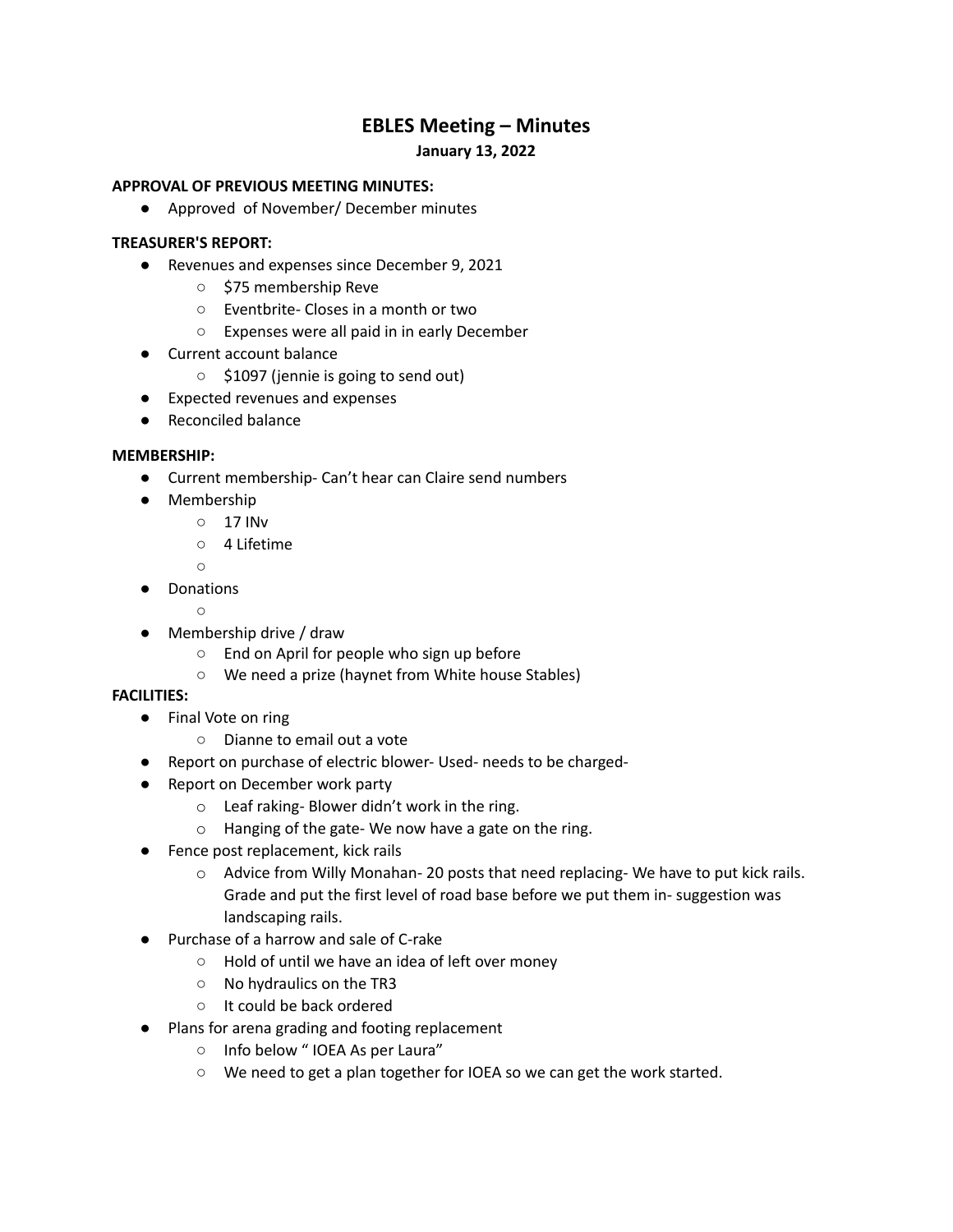- Sprinklers
	- 1 quote\$20,000.00
	- Willy- Rung through the ring- instead of around (saves in prices) 4 heads.
	- Run the sprinklers along the fence
	- Get quotes to from Victoria Garden Sprinklers
- Round Pen/ Lunge Ring
	- We shouldn't be liable if the horses are loose in the lunge ring.
	- We currently have a lunge ring. Footing is hard. Railing unsafe
- IOEA As per Laura
	- $\circ$  I messaged Wendy at IE0A and she said they are ready to assist with the riding ring when we have a project agenda and our planning is complete they do not have people to assist with the planning stages
	- $\circ$ , however they can solicit member companies for donations of equipment when we have an idea of where the materials are coming from and when the base is ready for them to deliver
	- she said they are ready to assist us when we want to get started
	- I also asked her if she had any irrigation companies that she could recommend she said unfortunately she does not

# **FUND RAISING:**

- Capital Project Grant result- didn't get this grant- budget wasn't done properly
- Island Equipment Operators Association's contribution

# **TRAILS:**

 $\bullet$  a couple of trees down-1 just behind the pond behind the big ring. 10 inches in diameter, a forested trail heading towards the rowing club- Ted sent a report to CRD. Horses can still walk over.

# **COMMUNICATIONS**

- Communications AGM in Dec
- POst about the draw

# **OTHER/NEW BUSINESS:**

- Project Plan for CRD- they need it in by end of Jan
- Year end of statement- of officers needs to be submitted to the CRD
- Permit for one project instead of multiple Dianne to Check.
- Insurance- We have to pay- Appy club has insurance on their stuff- we need to add value to our equipment